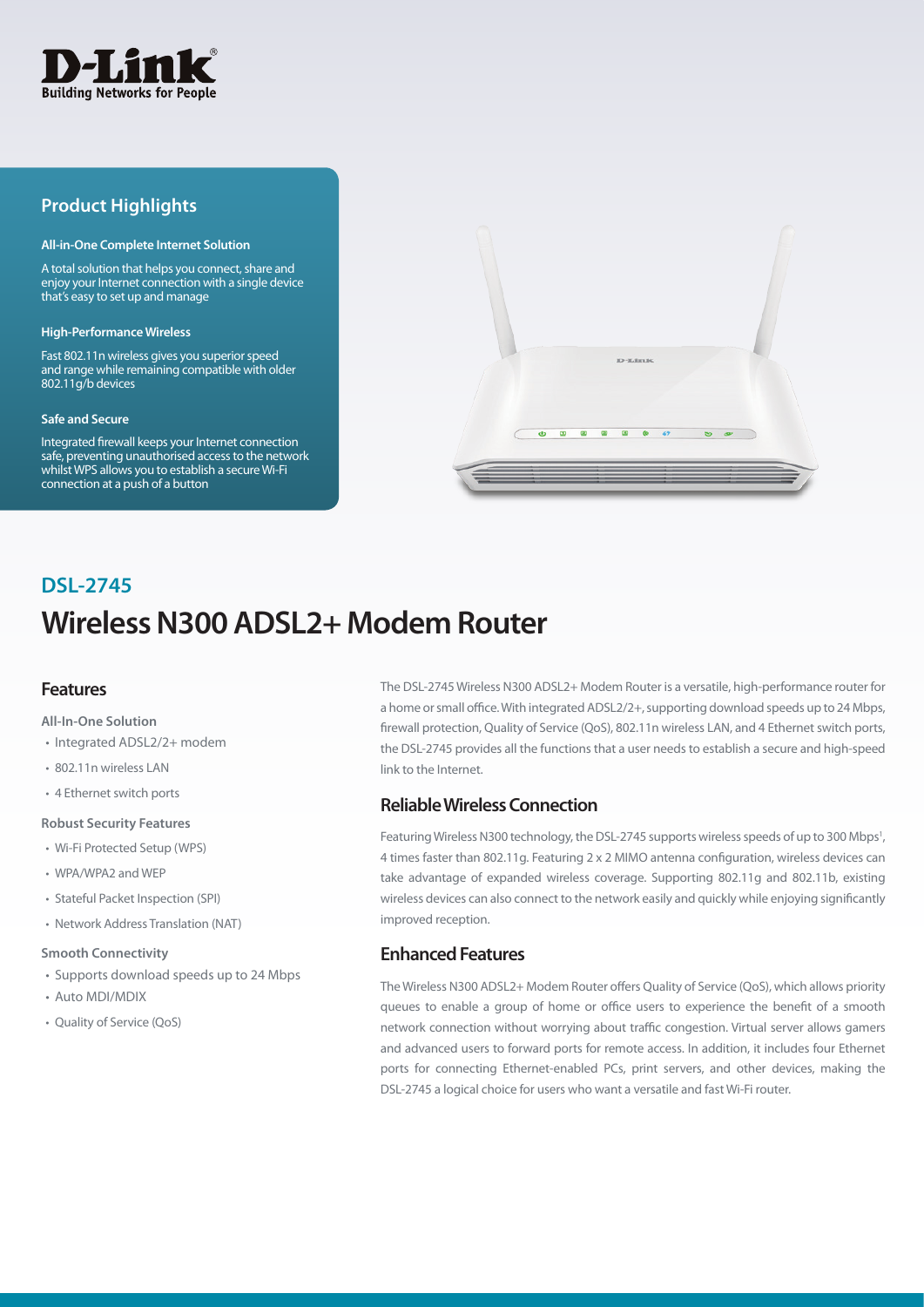

# **DSL-2745 Wireless N300 ADSL2+ Modem Router**

### **Integrated Firewall Protection**

This router's security features prevent unauthorised access to your private network from wireless devices or from the Internet. These features include firewall security, such as Stateful Packet Inspection (SPI) and hacker attack logging. SPI inspects the content of incoming packets before they are allowed in, while hacker logging helps to protect your network against Denial of Service (DoS) attacks. Together, these features keep your network safe and secure, allowing you to send e-mails and shop online with confidence. Additionally, it supports WPA/WPA2 and WEP for flexible security and data encryption while a WPS button provides an easy way to establish a secure wireless connection.

# **IPv6 Ready**

This router is ready for the future of the Internet with support for the upcoming move from IPv4 to IPv6. It carries the IPv6 Ready Logo Program approved, meaning that it not only supports the IPv6 protocol, but is also compatible with IPv6 equipment from other manufacturers. Using a dualstack architecture, this router can handle routing for both IPv4 and IPv6 networks at the same time, so you can be assured that your router is forward and backward compatible.



| <b>Technical Specifications</b> |                                                                                                                                                                                                                                                                                                                                                                                |                                                                                                                                                                                                                                                                                              |
|---------------------------------|--------------------------------------------------------------------------------------------------------------------------------------------------------------------------------------------------------------------------------------------------------------------------------------------------------------------------------------------------------------------------------|----------------------------------------------------------------------------------------------------------------------------------------------------------------------------------------------------------------------------------------------------------------------------------------------|
| General                         |                                                                                                                                                                                                                                                                                                                                                                                |                                                                                                                                                                                                                                                                                              |
| Device Interfaces               | • RJ-11 ADSL port<br>• 4 x RJ-45 10/100BASE-TX Ethernet ports with auto<br>MDI/MDIX<br>• Factory reset button                                                                                                                                                                                                                                                                  | · Built-in 802.11n wireless LAN<br>• WPS button<br>• Wireless on/off switch<br>• Power on/off switch                                                                                                                                                                                         |
| <b>ADSL Standards</b>           | · Multi-mode<br>• ANSIT1.413 Issue 2<br>· ITU G.992.1 (G.dmt) Annex A                                                                                                                                                                                                                                                                                                          | · ITU G.992.2 (G.lite) Annex A<br>• ITU G.994.1 (G.hs)                                                                                                                                                                                                                                       |
| <b>ADSL2 Standards</b>          | • ITU G.992.3 (G.dmt.bis)<br>• Annex A/L/M, ITU G.992.4 (G.lite.bis) Annex A                                                                                                                                                                                                                                                                                                   | • ITU G.992.5 Annex L/M (optional)                                                                                                                                                                                                                                                           |
| Functionality                   |                                                                                                                                                                                                                                                                                                                                                                                |                                                                                                                                                                                                                                                                                              |
| General                         | · 802.11b/g/n standards<br>• Wireless speed: up to 54 Mbps (802.11g), 300 Mbps<br>(802.11n)<br>· G.dmt: 8 Mbps downstream, 832 Kbps upstream<br>· G.lite: 1.5 Mbps downstream, 512 Kbps upstream<br>• ADSL2: 12 Mbps downstream, 1 Mbps upstream<br>• ATM Forum UNI3.1/4.0 PVC (up to 8 PVCs)<br>• Frequency range: 2.4 GHz to 2.484 GHz<br>• Antennas: Dual 2x2 MIMO antennas | • ADSL2+: 24 Mbps downstream, 1 Mbps upstream<br>• VC and LLC based multiplexing<br>• PPP over Ethernet (PPPoE)<br>• PPP over ATM (RFC 2364)<br>• ITU-T I.610 OAM F4/F5<br>• ATM Adaptation Layer Type 5 (AAL5)<br>• ATM QoS (Traffic Shaping)<br>· Bridged or routed Ethernet encapsulation |